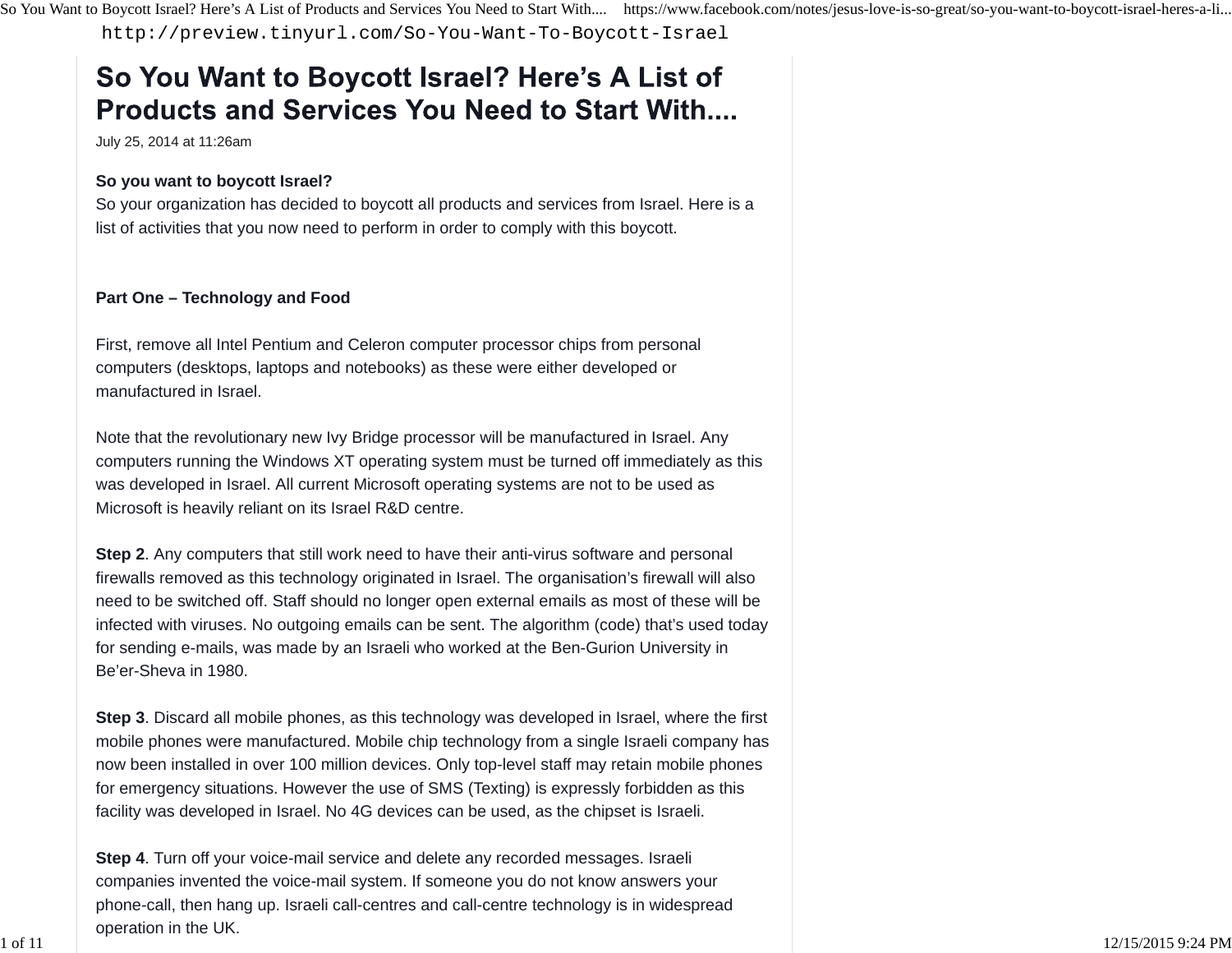phone-call, then hang up. Israeli call-centres and call-centre technology is in widespread operation in the UK.

**Step 5**. Before accepting any printed material, check that the supplier has not used the Israeli device that might have saved up to 50% of the ink used.

**Step 6**. At home, do not use Facebook as many in-built and add-on applications are Israelideveloped. Do not watch videos on the Internet as the platform used to upload them may be from AOL and hence from an Israeli company. Do not use the Internet to search for answers to your questions as this may involve use of an Israeli-developed search engine. Better to remain unenlightened.

**Step 7**. On your TV or home entertainment centre, do not use Video On Demand (VOD) to watch movies as you may inadvertently see an advert displayed using Israeli software. Do not purchase any games devices as these are likely to use Israeli technology.

**Step 8**. Do not read books using an e-book as this may contain Israeli technology. Do not use data storage as it may have been developed at Israel's storage technology R&D center.

**Step 9**. Do not buy an electric car as it is likely to be powered with an Israeli battery or use Israeli developed charging mats. Continue to sit in traffic knowing that you are polluting the environment and financing oil-rich despotic regimes.

Turning to food and drink, all food outlets on the organisation's premises must dispose of cherry tomatoes, which were developed in Israel. Staff must ensure that no cherry tomatoes are included in sandwiches brought into office premises. The ban also applies to honey and any products derived from honey. Israel has developed solutions to the worldwide problem of bee-colony collapse, so that any products derived from bees might only be available now due to an Israeli invention.

Avoid drinking any of the world-recognized award-winning Israeli wines. Do not consume homemade drinks from Israeli-manufactured household drinks machines.

Avoid any fruit from South Africa or Peru as produce from these countries is being marketed with Israeli brand names.

No agricultural products from the following areas must be consumed as they use water  $\frac{1}{1}$  irrigation and agricultural technology provided directly from Israel. This includes most of  $\frac{12}{15/20159}$   $\frac{12}{15/20159}$ 

2 of 11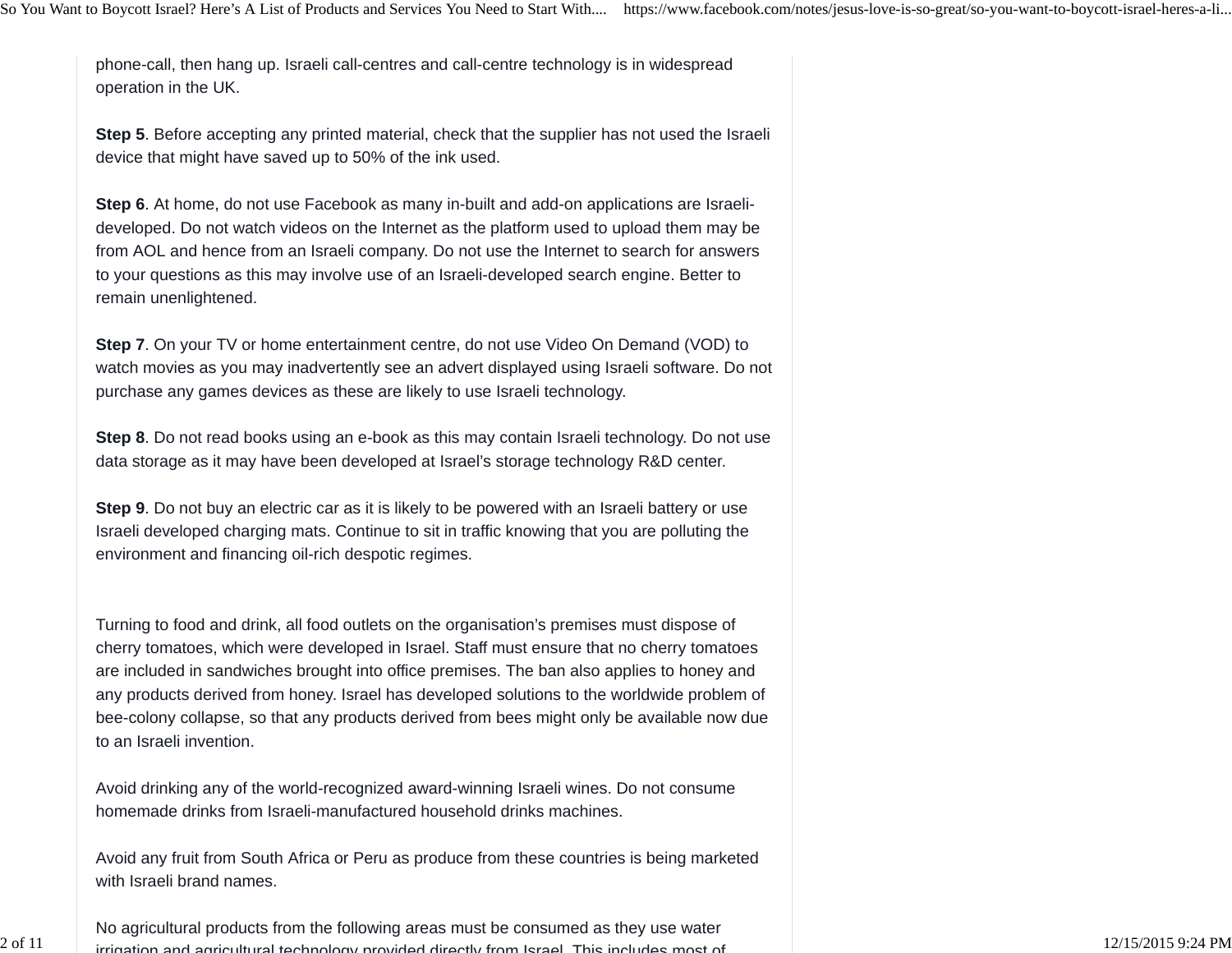No agricultural products from the following areas must be consumed as they use water irrigation and agricultural technology provided directly from Israel. This includes most of Africa, China, India, Indonesia (a Muslim country), Nepal and many others.

Much fruit and vegetables (including organic) imported into the UK has been enhanced using Israeli technology. This may save millions of people from starving around the world, but is not a good reason for you to eat it. To be safe, only eat fruit and vegetables that you have grown yourself using seeds that have been in your family for generations.

#### **Part Two – Staff Health.**

Destroy all personal medication. Israel's Teva Pharmaceuticals, the largest generic drugs company in the world, will have manufactured many of your medicines. Staff with the following illnesses will need to take specific precautions.

Cancer – do not take any form of medication or treatment. Israeli scientists have been working at the forefront of oncology for decades.

AIDS and HIV – beware; researchers at Israel's Weizmann Institute or Hebrew University developed or improved AZT and Hypericin-based drugs; they have also developed a treatment that destroys HIV-infected cells without damaging healthy ones.

Diabetes – do not measure or inject Insulin using the devices developed by Israeli scientists.

Multiple Sclerosis – stop taking Copaxone, one of the most efficient medicines and the only non-interferon agent, as Teva developed it. Don't touch Laquinimod either.

Parkinson's – remove the Israel-pioneered brain pacemaker to stop tremors. Discontinue Levodopa, which reduces motor disturbances. Cease sessions that involve magnetic cortex stimulation.

Staff with a family history of heart disease and arteriosclerosis must not use the Israeli device for early detection of these. Rather, wait until onset of the disease.

Epileptics – stop treatment that may have benefited from the Israeli discovery of the underlying mutant gene; also throw away the bracelet that sends out an alert when a person goes into seizure.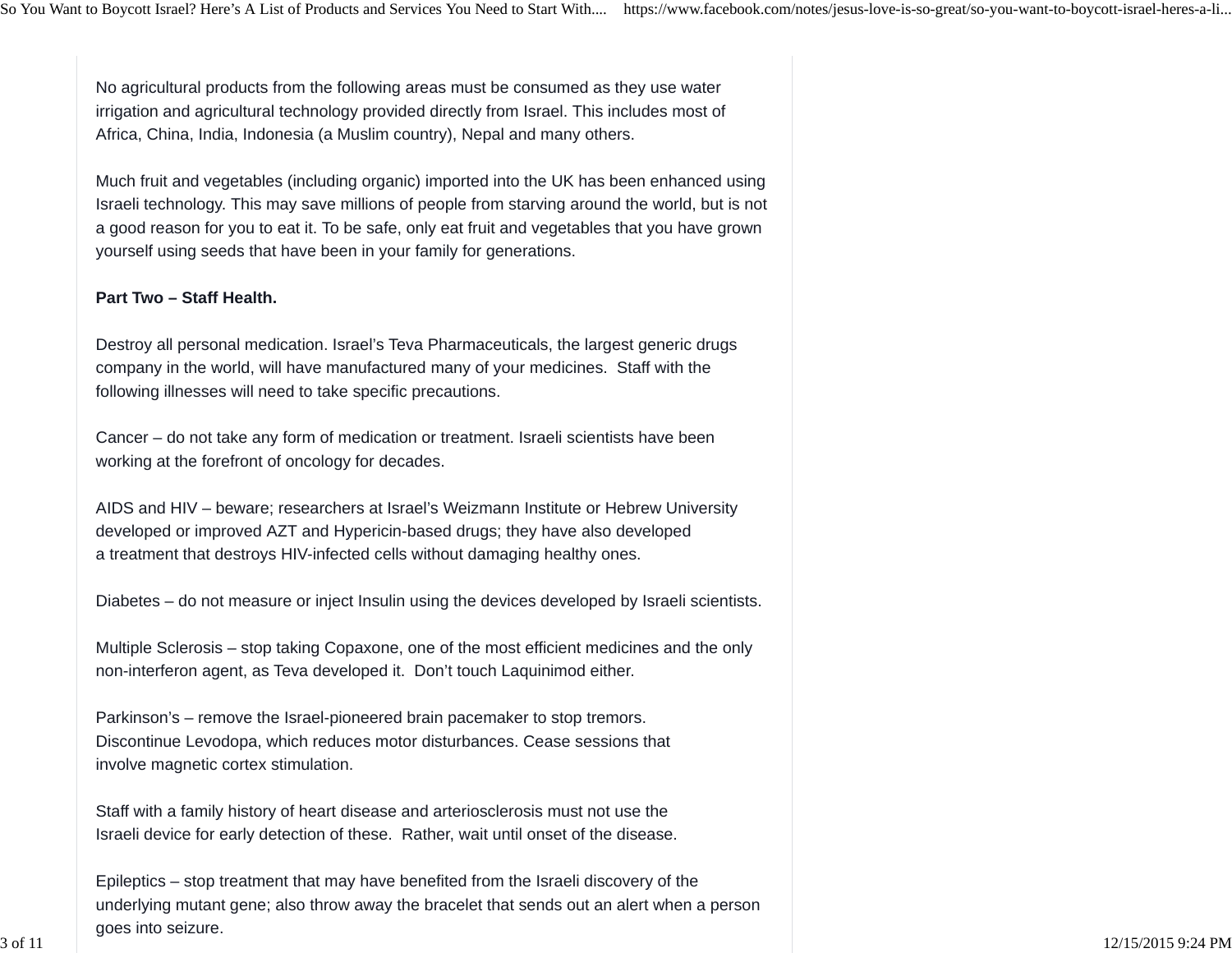underlying mutant gene; also throw away the bracelet that sends out an alert when a person goes into seizure.

Staff or relatives with Age-related Macular Degeneration – remove Israeli implants that arrest the disease.

Liver disease – abandon Israeli-developed antibody immunotherapy treatments.

Emphysema – steer clear of the Israeli protein replacement therapy.

Myeloma – stop taking the drug Velcade, which was developed over a period of 30 years by scientists at Haifa.

Sleep apnea – no tests using the breakthrough Israeli device for diagnosis.

Dyslexics must not benefit from the Israeli Internet-based reading system.

Skin allergies must be treated with steroid creams only, as the new safer non-steroid alternative is Israeli.

Any incident of stroke or head trauma or onset of Alzheimer's, Parkinson's, MS, epilepsy, glaucoma or brain tumor must avoid using any of the Weizmann Institute's patented methods of treatment.

Before any surgery or medical tests, check that hospital catheters have not been protected from infection using the new plastic from Israel that disables microorganisms. Avoid throat surgery as this may utilize Israeli surgical lasers.

Ensure any colonoscopy or gastro investigation does not use internal Israeli cameras such as the Pillcam. Never undergo surgery to install an artificial heart, as the first artificial heart transplant took place in Israel.

Kidney transplant patients must wait for donors of the same blood group as only Israel's revolutionary new methods allow donors from other blood groups. Staff of Arab origin must not make use of the only database for matching potential Arab donors of bone-marrow – in Israel.

In the event of a spinal injury or disease, do not accept spinal implants – likely to be an Israeli  $\frac{1}{2/15/2015}$  product or development. Heart rhythm problems must not be solved with the Israeli-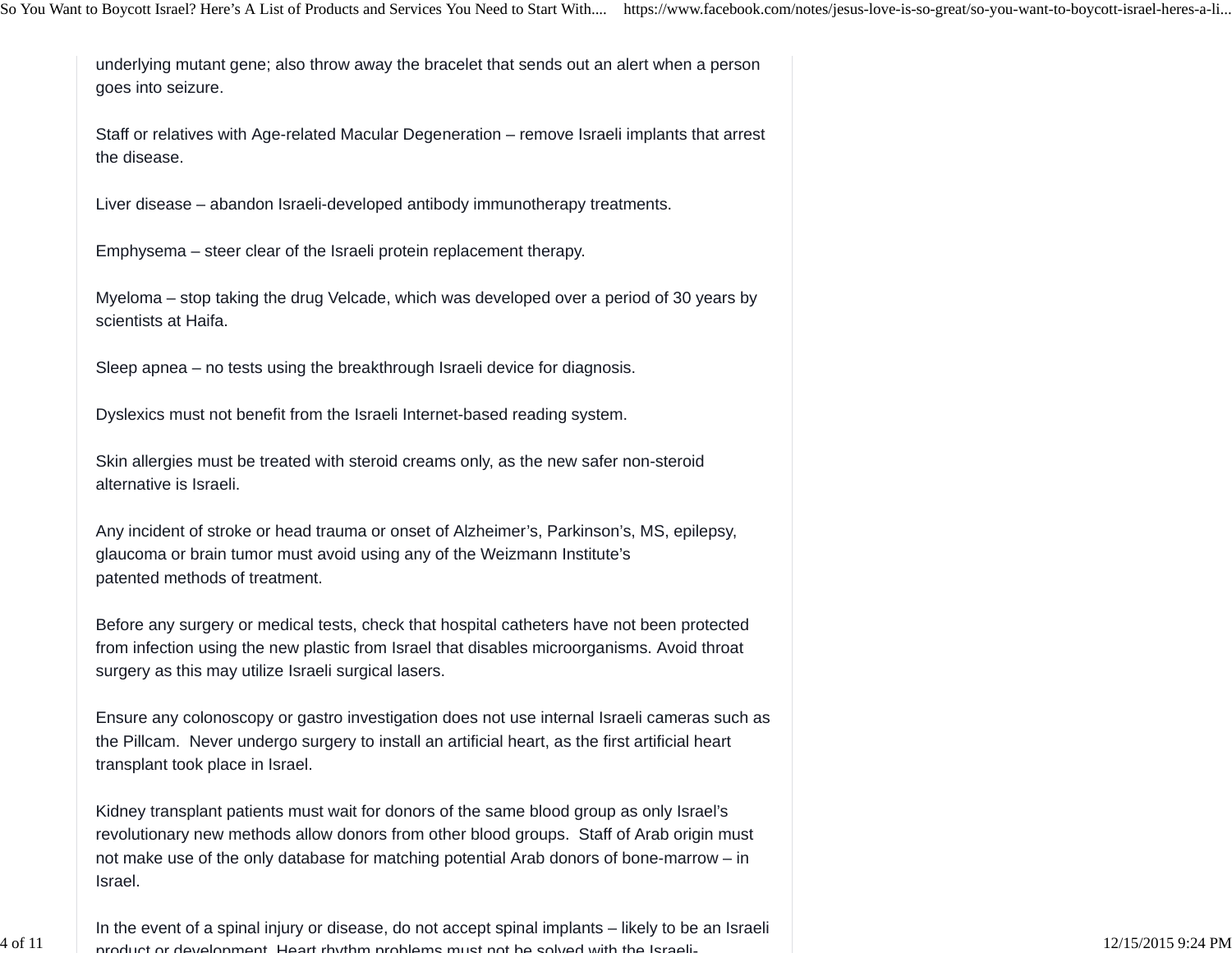In the event of a spinal injury or disease, do not accept spinal implants – likely to be an Israeli product or development. Heart rhythm problems must not be solved with the Israelideveloped heart pulse generator. All heart stents are off-limits as most of these originate from Israeli medical companies.

Check all vaccines as many of these have been developed in Israel. Ensure that all X-rays do carry a radiation risk, as the only radiation-free system is Israeli. Treatments derived from Stem Cell research must be avoided as most of these are Israeli-developed.

If you or your family are struck with a bacterial infection, do not take alternatives to older, ineffective bacteria-resistant antibiotics, as an Israeli discovery will have been responsible for the modern, effective drugs. Check that any pain relief medication is not based on soya as an Israeli doctor discovered the beneficial effect of the soya bean.

Do not use the revolutionary new Israeli bandage that saved the life of Arizona senator Gabriella Giffords after she was shot in the head. If you break a bone badly, reject any treatment that involves introducing collagen, as this may have been manufactured from Israeli plants.

Do not protect babies and infants from Sudden Infant Death Syndrome with the Babysense system from Israel.

Do not use Epilady (or epilator) – two Israelis invented this hair removal device.

Finally, reject all major dental treatment, as your teeth may need to be scanned with an Israeli-developed dental scanner.

#### **Part Three – Dealing with People.**

When interviewing prospective new staff or holding meetings with members of the public or with individuals from other companies, it is vital that you check whether they originate from, or are associated with the following countries and areas. You must ensure that you do not have any contact with people who have benefited from Israel's aid to those countries. The organization must avoid any possible acknowledgment of Israel's contribution to world relief. In addition, you must obtain a formal statement from the government of these countries that Israeli aid was not responsible for the production or development of any goods and services supplied to the organization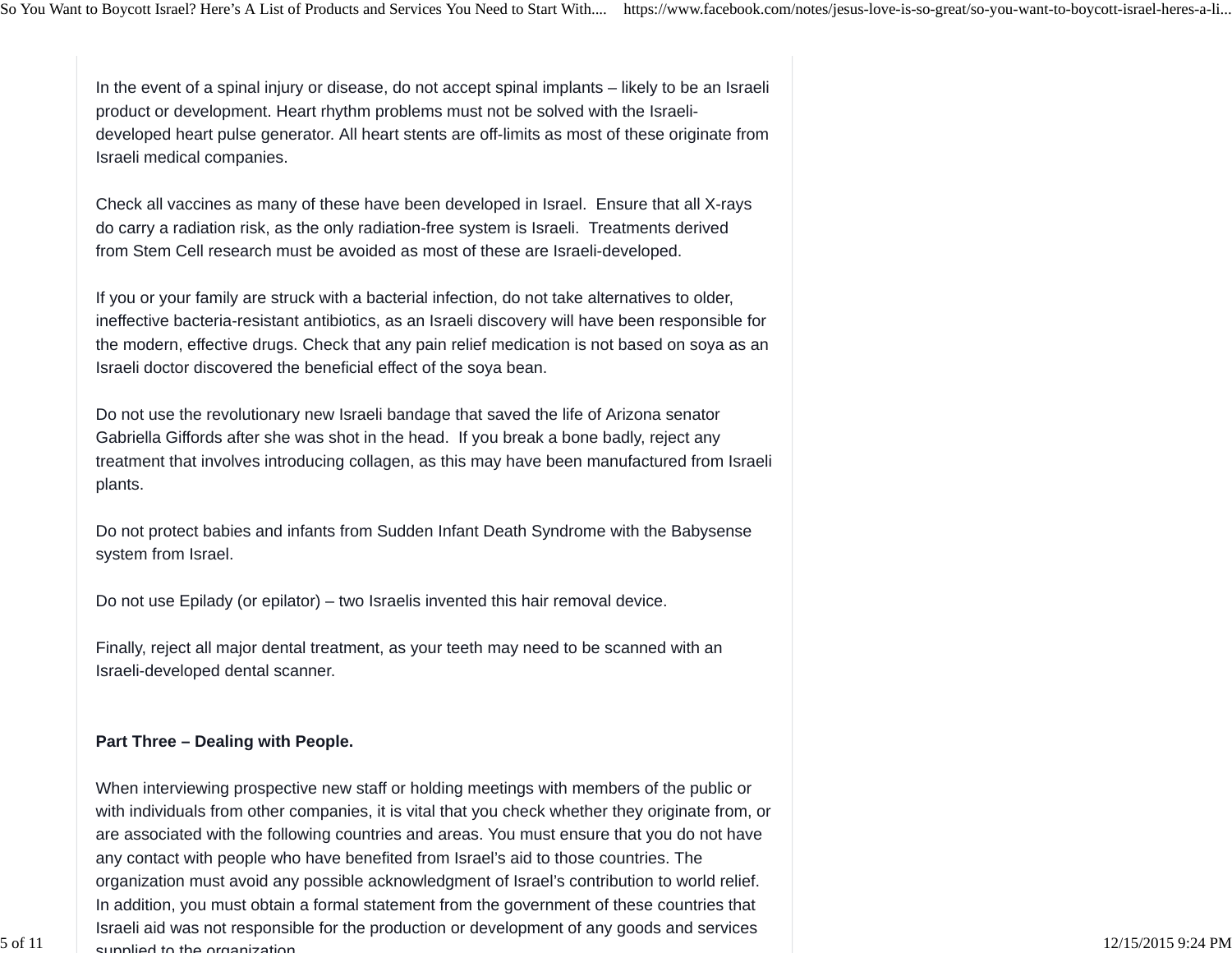In addition, you must obtain a formal statement from the government of these countries that Israeli aid was not responsible for the production or development of any goods and services supplied to the organization.

These locations include:

6 of 11

Japan (As well as rescue teams, Israel supplied Geiger counters and Israeli thermal imaging cameras are monitoring the reactor cores – Mar 2011)

Ghana (has been receiving technological aid from Israel since 2006; Israel is now providing neonatal units to save many of the 4,800 babies that die each year – Mar 2011)

New Zealand (Israel sent several rescue teams, temporary shelters and water purification systems following the Christchurch earthquake in Feb 2011)

Chile, whose rescued miners were treated to a tour of Israel as part of their "Pilgrimage of Thanks" (Feb 2011)

Vietnam, whose milk industry is being totally transformed using high-yield Israeli cows (Feb 2011)

Uganda (Israeli solar-powered refrigerators were provided to store v1accines used to eliminate an outbreak of Polio from the country in Jan 2011)

Kenya (Israel's Agency for International Development built a state-of-the-art Emergency Room in a hospital serving 6 million Kenyans in Jan 2011)

The Maldives (although non-Islamic worship is banned here, Israeli eye-doctors performed free operations for citizens in Dec 2010)

Philippines (signed major trade agreement with Israel in Nov 2010)

Romania (Israeli doctors treated babies following fire at a neonatal unit – Sep 2010)

Cameroon (Ophthalmologists from Haifa restored vision to patients and trained local medical teams in these procedures – Aug 2010)

The Congo (Israel were the first burn specialists on the scene following the oil tanker fire disaster in July 2010)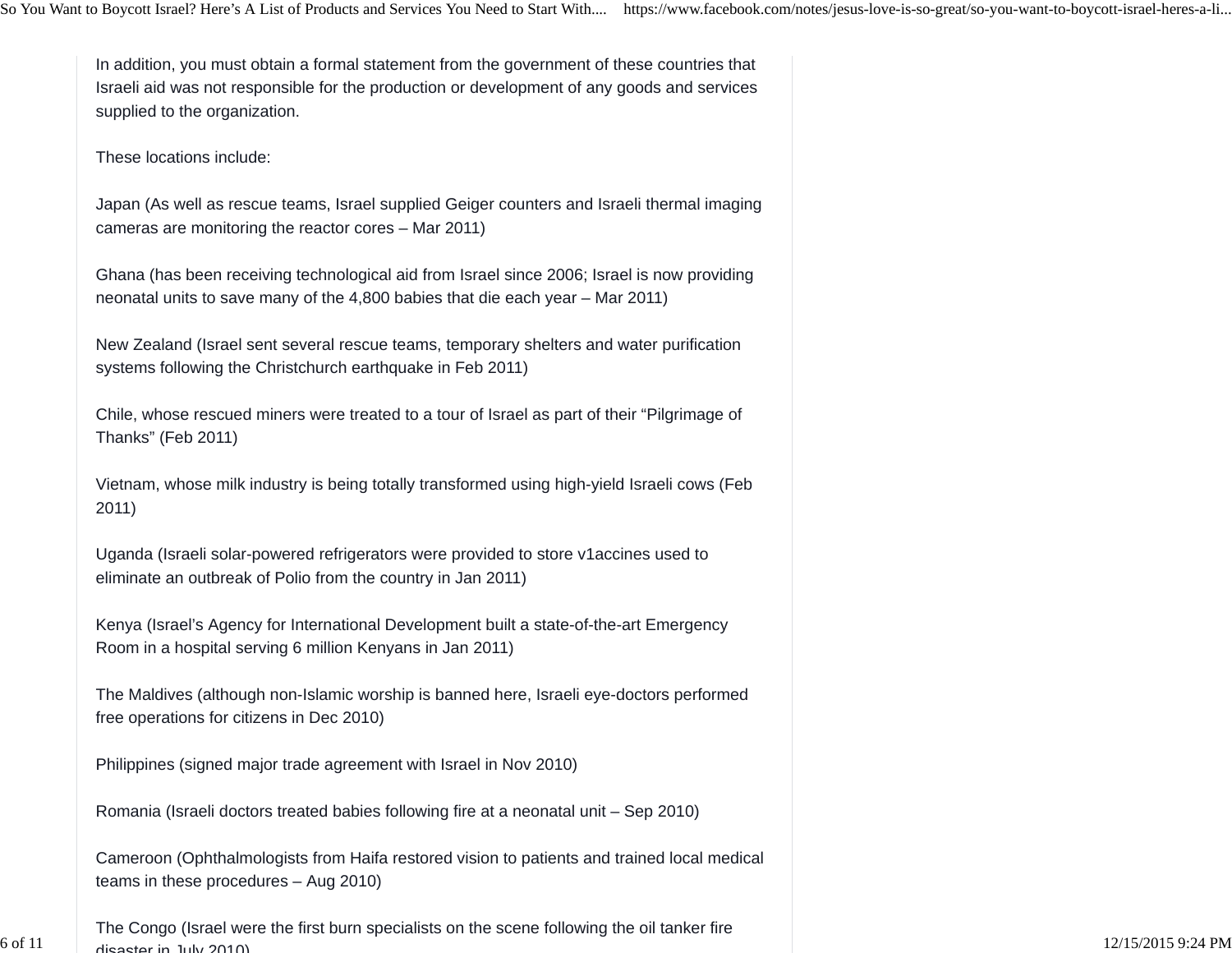The Congo (Israel were the first burn specialists on the scene following the oil tanker fire disaster in July 2010)

Angola (mines cleared by Israeli technology – July 2010)

Mississippi (bio-remediation technique used to clean up after oil spills was developed in Israel)

China (a major purchaser of Israeli technology, and recipient of medical aid and training)

South Africa (Israelis trained their doctors to perform circumcisions to prevent the spread of AIDS – July 2010)

Haiti (Israel set-up the largest field hospital to treat victims of the 2010 earthquake, the hurricane and the cholera outbreaks and provided vital assistance for over a year)

Sri Lanka (Israel conducted a massive airlift with food, 50 medical staff and rescue teams only 48 hours after the Tsunami in Dec 2004)

India (Israel sent an fully-equipped field hospital following Gujarat earthquake in Feb 2001)

El Salvador (Israel relief aid following earthquake in 2001)

Georgia (Israel contributed food and seeds for farmers following severe drought in 2001)

Turkey (Israel relief aid following earthquake in 2000)

Mozambique ((Israel relief aid following floods in 2000)

Colombia (Israel sent medical aid and food following earthquake in 1999)

Venezuela (President Chavez has forgotten Israel's aid following floods of 1999)

Central America (Israel sent emergency medical aid teams and equipment to help victims of Hurricane Mitch in 1998)

Pakistan (2005) and Peru (2007) both accepted aid from Israeli NGOs following earthquake dicootoro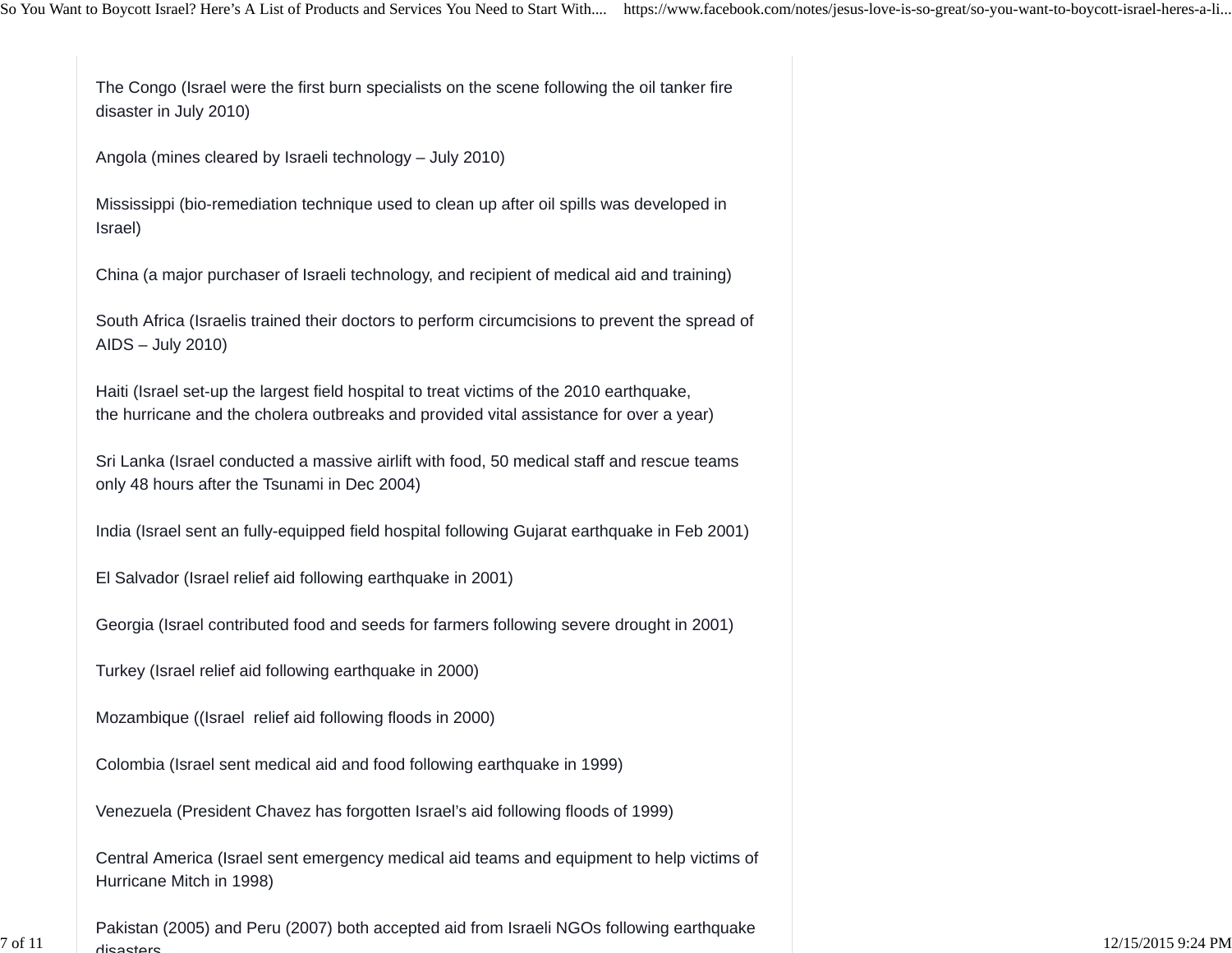Pakistan (2005) and Peru (2007) both accepted aid from Israeli NGOs following earthquake disasters.

Peru's hydro-electric power plants are also being built and run by an Israeli company.

Rawanda, Mexico, Chad, Sudan (Darfur) and Malawi all have received humanitarian aid from Israel, including medical assistance from Israel's NGO IsraAID.

Always remember that the boycott extends to any individuals from the above regions that have been exposed to Israeli assistance during the 63 years existence of the current Jewish State.

#### **Part Four – Other Impacts.**

-Reject all products from the USA. Analysis conducted in a typical US stateshows that Israeli innovations were responsible for \$2.4 billion in direct revenue to that state's economy in 2009 and generated nearly 6,000 jobs.

-Do not tutor your children in advanced Mathematics techniques, which may have originated in Israel. Also, if these techniques are used in your children's schools, withdraw your children immediately.

-Keen ornithologists should consider giving up their hobby as many rarespecies stop off or reside in Israel during their twice-yearly migration.

-Do not watch the new series of NCIS as one of the actresses is Israeli.

-Avoid going to any football matches featuring teams with Israeli players.

-Destroy all your recordings of Madonna, Bob Dylan, Simon & Garfunkel, Deep Purple, Bon Jovie, Justin Bieber, George Benson, Moby and many, many more artists who have ridiculed the illogical boycott and have proudly performed (or will shortly perform) concerts in Israel.

-Destroy any recordings of U2, Lady Gaga, Beyonce, Bruce Springsteen, Beck, Rihanna Coldplay and any artist whose music has been recorded using the sound technology of the Grammy Award winning Israeli company Wave Audio. You also must get rid of any personal copies of *Shrek*,*American Beauty* and *Star Wars*. Do not trust anything recorded by Sony, JVC, Toshiba or Dell.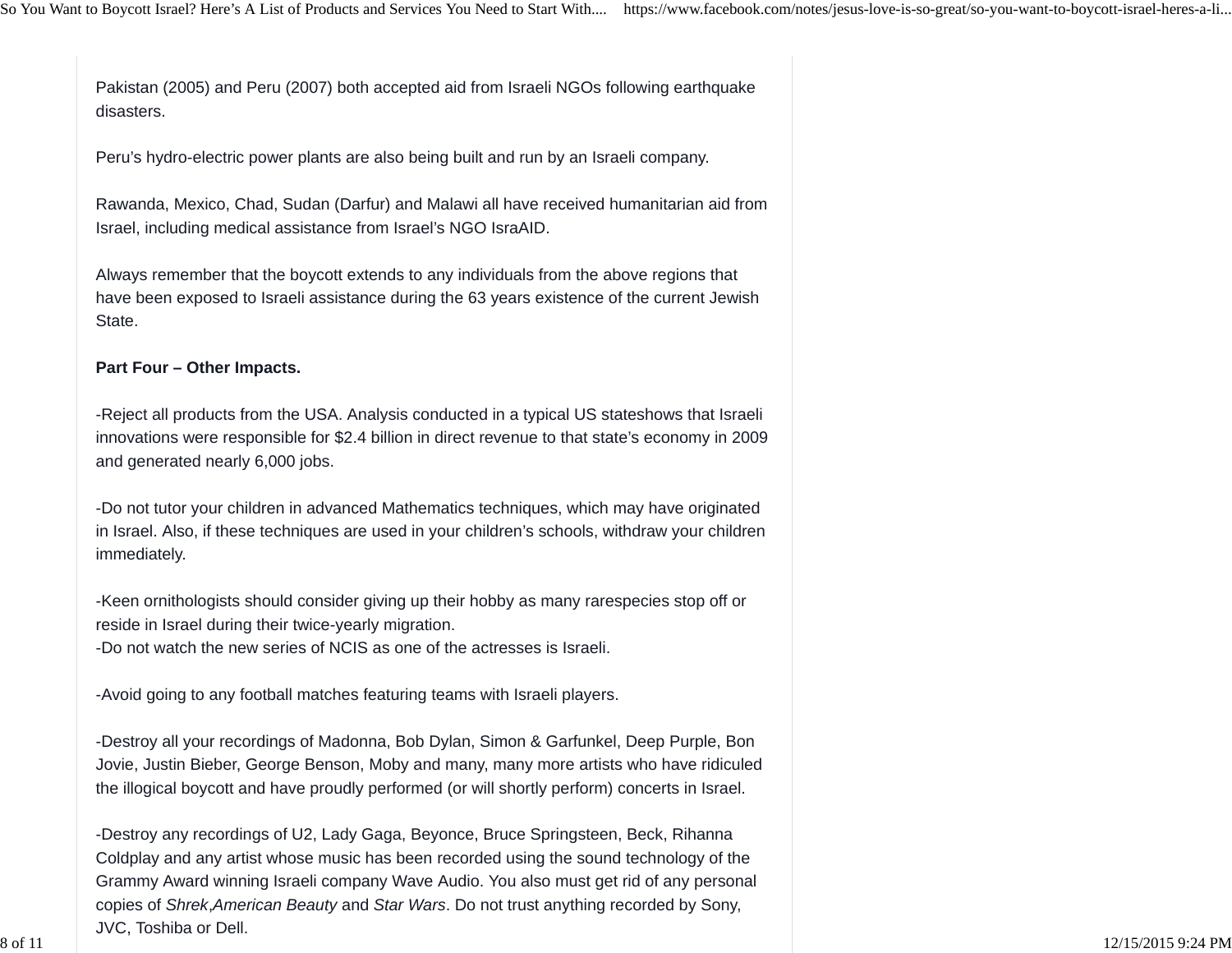copies of *Shrek*,*American Beauty* and *Star Wars*. Do not trust anything recorded by Sony, JVC, Toshiba or Dell.

-Don't go to see *The Black Swan* with Natalie Portman, or watch any old films with Elizabeth Taylor – both lovers of the Jewish State.

-Do not stay in hotels or visit shopping centers owned by Israeli companies (sorry, you will need to check which ones yourself).

-Do not have anything to do with the banks who are using Israeli software to prevent fraud.

-Do not use any credit or debit card as the Security monitoring system used by the credit card companies is likely to be Israeli.

-Do not buy an engagement ring containing a diamond as it is possible that this may have been cut in Israel.

-Do not travel by air, as your plane might get towed by the Israeli-built "Taxibot."

-Do not use public transport inside Amsterdam, Moscow or Northern Chinain case you benefit from Israeli transportation devices.

-If you suffer a power or network failure, be grateful that at least you haven't installed the Israeli system that prevents power outages.

-Finally, you need to leave all your taps running when you leave home and must never flush your toilet, because Israel provides water-saving technology to over half of the planet. It also is providing sewage treatment technology across the world, including to the UK. It should be obvious by now that all the measures specified in Parts  $1 - 4$  of this series of blogs will inevitably mean that your organization and your staff will be completely unable to function. Let's therefore hope that the decision by your organization to boycott Israeli products is flushed down the toilet of history.

*Thanks to the wonderful Michael Ordman!*

#### **Further Information**

 $\frac{1}{1}$  From 1966 onward Coca-Cola has been a staunch supporter of Israel Recently the  $\frac{12}{15/20159}$   $\frac{12}{15/20159}$ :24 PM